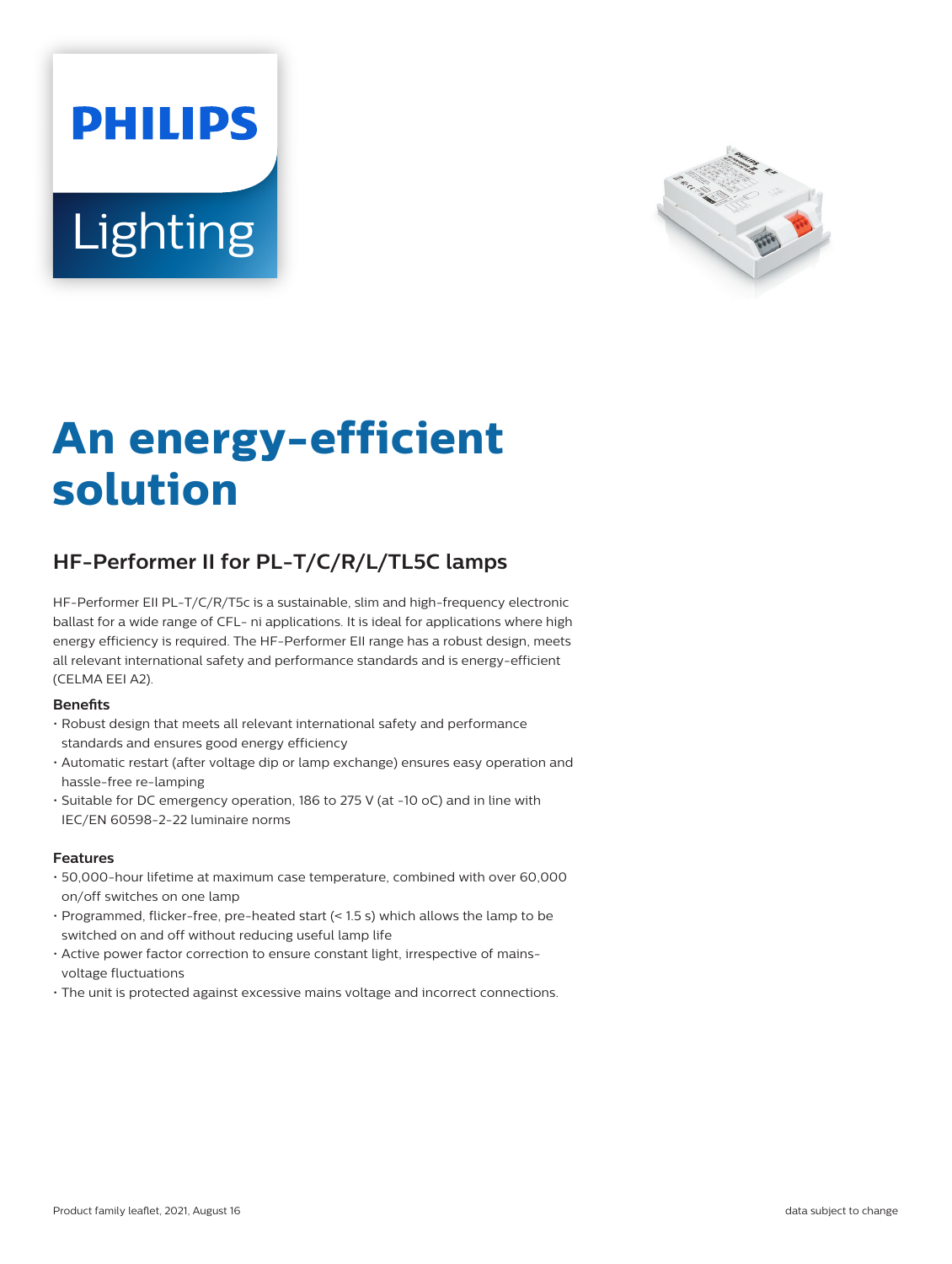### **HF-Performer II for PL-T/C/R/L/TL5C lamps**

#### **Application**

- Ideal for commercial indoor lighting applications where it is necessary to reduce the wattage per square meter or operating costs
- Used with movement-detection control systems like Philips OccuPlus
- Mainly for indoor applications such as spotlights, downlights and recessed fixtures used largely in retail stores, office buildings, supermarkets, hotels, convenience stores
- Industrial premises with long operating hours

#### **Versions**



#### **Dimensional drawing**

| Product                    | D1 | C <sub>1</sub> | A1    | A2   | <b>B1</b> | <b>B2</b> |
|----------------------------|----|----------------|-------|------|-----------|-----------|
| HF-P 2 22-42 PL-T/C/L/ 4.5 |    | 30.0           | 103.0 | 93.5 | 67.0      | 575       |
| TL5C FII 220-240V          | mm | mm             | mm    | mm   | mm        | mm        |
| HF-P122-42 PL-T/C/L/ 4.5   |    | 30.0           | 103.0 | 93.5 | 67.0      | 575       |
| TL5C FII 220-240V          | mm | mm             | mm    | mm   | mm        | mm        |

| <b>Approval and Application</b> |               |
|---------------------------------|---------------|
| <b>Energy Efficiency Index</b>  | A2            |
|                                 |               |
| <b>Operating and Electrical</b> |               |
| <b>Input Frequency</b>          | 50 to 60 Hz   |
| <b>Input Voltage</b>            | 220 to 240 V  |
|                                 |               |
| <b>General Information</b>      |               |
| Lamp Type                       | PL-T/C/L/TL5C |
|                                 |               |
| <b>System characteristics</b>   |               |
| <b>Rated Ballast-Lamp Power</b> | $22 - 42$ W   |

#### **General Information**